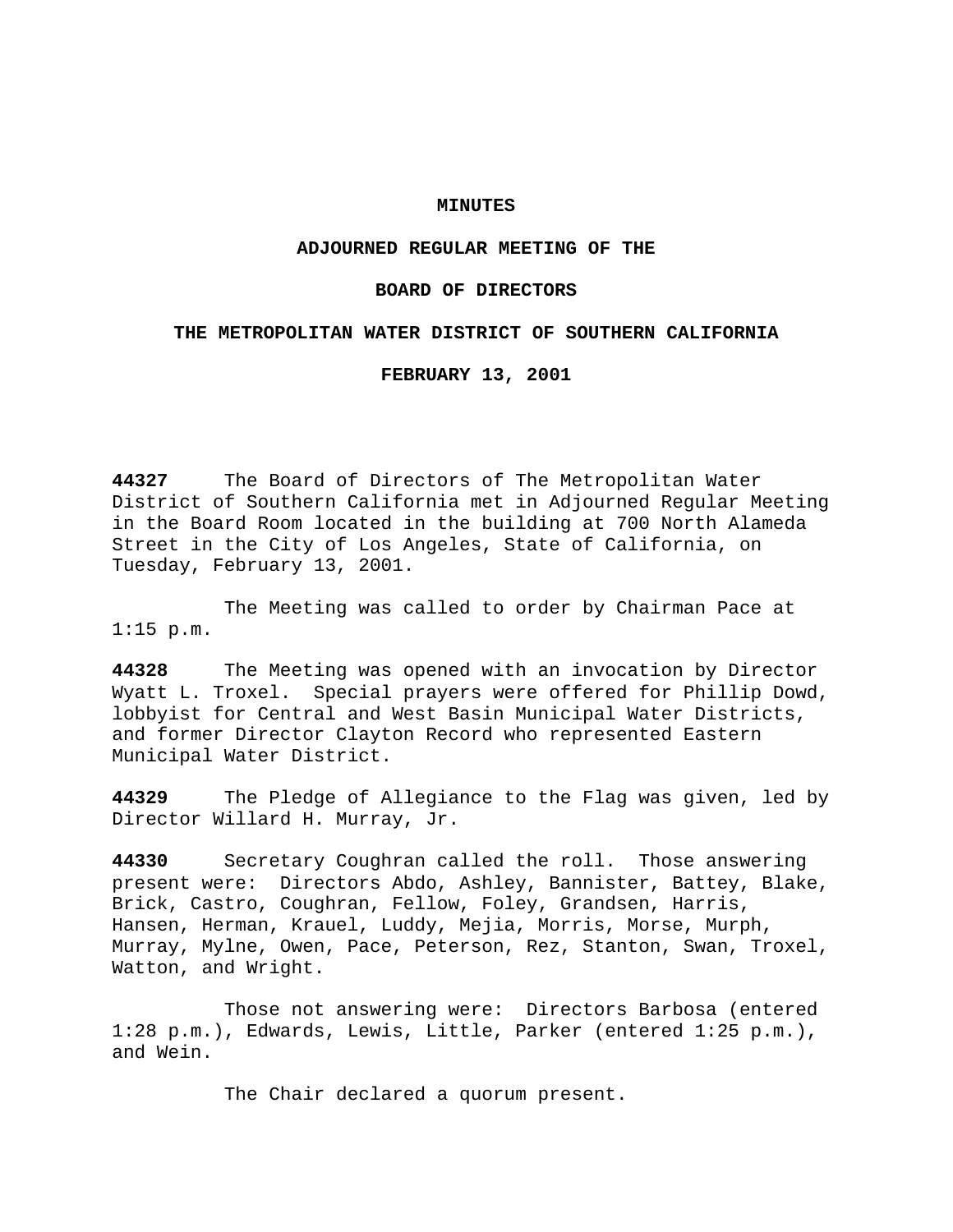**44331** Chairman Pace inquired if there were any additions to the agenda. There being none, the Chair declared only those matters listed on the agenda would be considered.

**44332** Chairman Pace invited members of the public to address the Board on matters within the Board's jurisdiction.

Director Foley introduced Joan Finnegan and Ergun Bakall, two new board members of the Municipal Water District of Orange County.

Ronald A. Van Blarcom, past General Manager of the Coastal Municipal Water District, referred to the consolidation of Coastal and the Municipal Water District of Orange County and commented on the books distributed to all Directors entitled "Coastal Reflections--The History of Coastal Municipal Water District".

Director Parker took his seat at 1:25 p.m.

Geary Hund, ecologist with the California Department of Parks and Recreation, commented on the Final EIR for the Diemer Plant Improvements Program, and voiced his concern regarding the final location of the ozone treatment plant. He expressed his appreciation for the efforts of Metropolitan's staff to work with State Parks to address issues raised during the project planning and environmental review process.

Director Barbosa took his seat at 1:28 p.m.

Steve Hardy, associate planner with the City of Brea, also expressed his views on the Final EIR for the Diemer Plant Improvements Program. He requested that the siting of the ozone plant should have the least visual impact in the area. He asked that the location of the ozone plant be changed, and that Metropolitan work closely with the City of Brea regarding site details. He stated the City of Brea would like to work closely with Metropolitan on this project.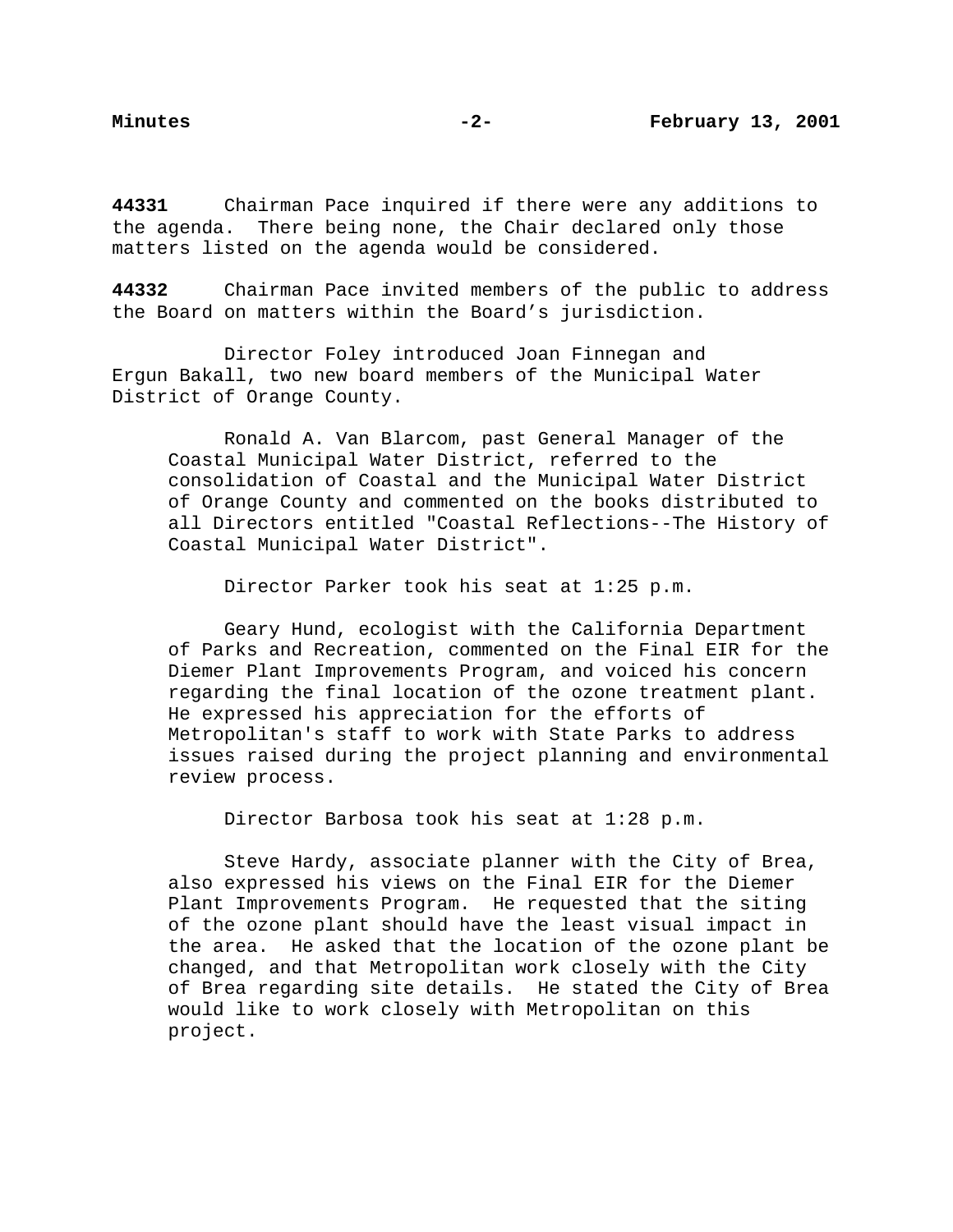**44333** There being no objection, the Chair ordered the reading of the Minutes of the Meetings held January 9 and 16, 2001, dispensed with, copies having been mailed to each Director.

Director Hansen moved, seconded by Director Foley and carried, approving the foregoing Minutes as mailed.

Director Mylne withdrew from the Meeting at 1:33 p.m.

**44334** Nominating Committee Vice Chair Fellow reported the committee met to consider the candidates for Board Secretary and four nonofficer members of the Executive Committee, effective retroactive to January 1, 2001.

Director Fellow moved, seconded by Director Blake, the nomination of Director Thom Coughran for the position of Board Secretary for a two-year term ending December 31, 2002.

Chairman Pace called for other nominations from the floor. Director Stanton moved, seconded by Director Murph and carried, that the nomination for the position of Board Secretary be closed.

The Chair then called for a vote on the nomination of Director Coughran for the position of Board Secretary, which carried unanimously.

Director Fellow moved, seconded by Director Battey, the nomination of Directors Ted Grandsen and Bill Wright for the two positions of nonofficer members of the Executive Committee for a two-year term ending December 31, 2002.

The Chair called for other nominations from the floor. Director Troxel moved the nomination of Director Peer Swan for a position of a nonofficer member of the Executive Committee for a two-year term ending December 31, 2002.

Director Fellow moved, seconded by Director Ashley, the nomination of Directors George Battey, Jr. and George Wein for the two positions of nonofficer members of the Executive Committee for a one-year term ending December 31, 2001.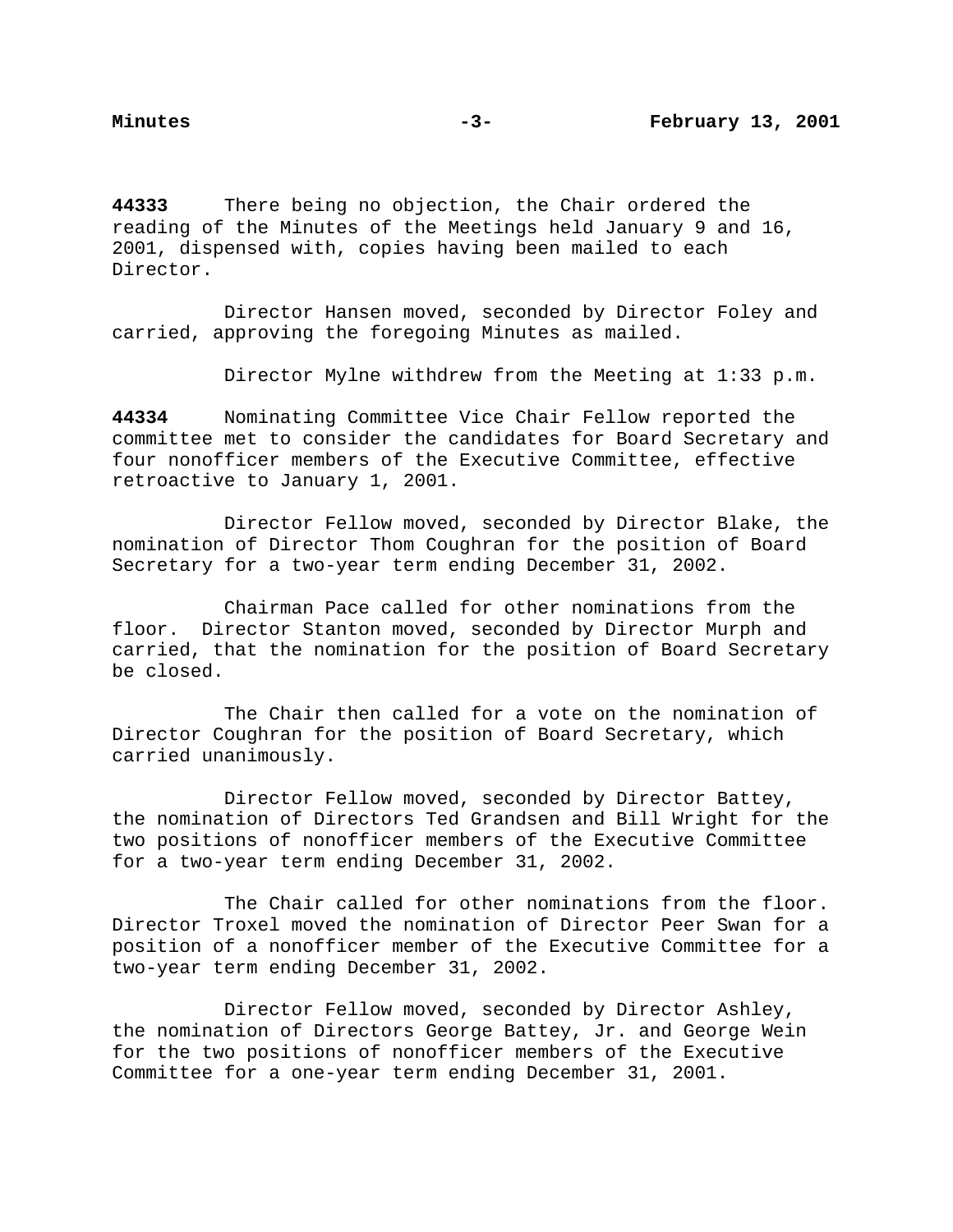The Chair called for other nominations from the floor. Director Abdo moved the nomination of Director Timothy Brick for a position of a nonofficer member of the Executive Committee for a one-year term ending December 31, 2001. Director Harris seconded the motion.

Following the above nominations, Board Secretary Coughran moved, seconded by Director Blake and carried, that the above nominations for positions of nonofficer members of the Executive Committee be closed.

Following the vote and tabulations of the ballots, Board Secretary Coughran recorded the results from those votes. The majority of the weighted votes of the Board was cast in favor of Directors Grandsen and Wright for a two-year term, and Directors Wein and Brick for a one-year term. Chairman Pace declared that Directors Grandsen, Wright, Wein, and Brick have been duly elected to served as nonofficer members of the Executive Committee for the terms stated.

**44335** Chairman Pace reported that he has formed a Subcommittee on State Water Resources Control Board (SWRCB) Phase 8 Settlement Discussions to be chaired by Director Morse. Additional members are Directors Owen, Barbosa, Foley, and Wein. The charge of this subcommittee is to provide the Board oversight on the development of objectives and approaches in the settlement discussions with water users upstream of the Delta on responsibilities to meet Bay-Delta standards.

Chairman Pace announced he has appointed Director Wein to the Subcommittee on Rate Structure Implementation.

**44336** Chairman Pace reported on events in which he participated on behalf of Metropolitan, as follows: On January 10 General Manager Gastelum, Senior Executive Assistant to the General Manager Man, and himself met with representatives of Kern Delta Water Agency to discuss the agreement between Metropolitan and Kern Delta regarding the water exchange program. On January 16 the Chair attended the ceremony where Secretary of the Interior Babbitt signed the Record of Decision approving the Final Environmental Impact Statement for the Colorado River Interim Surplus Guidelines. The Guidelines will be used annually to determine the conditions under which the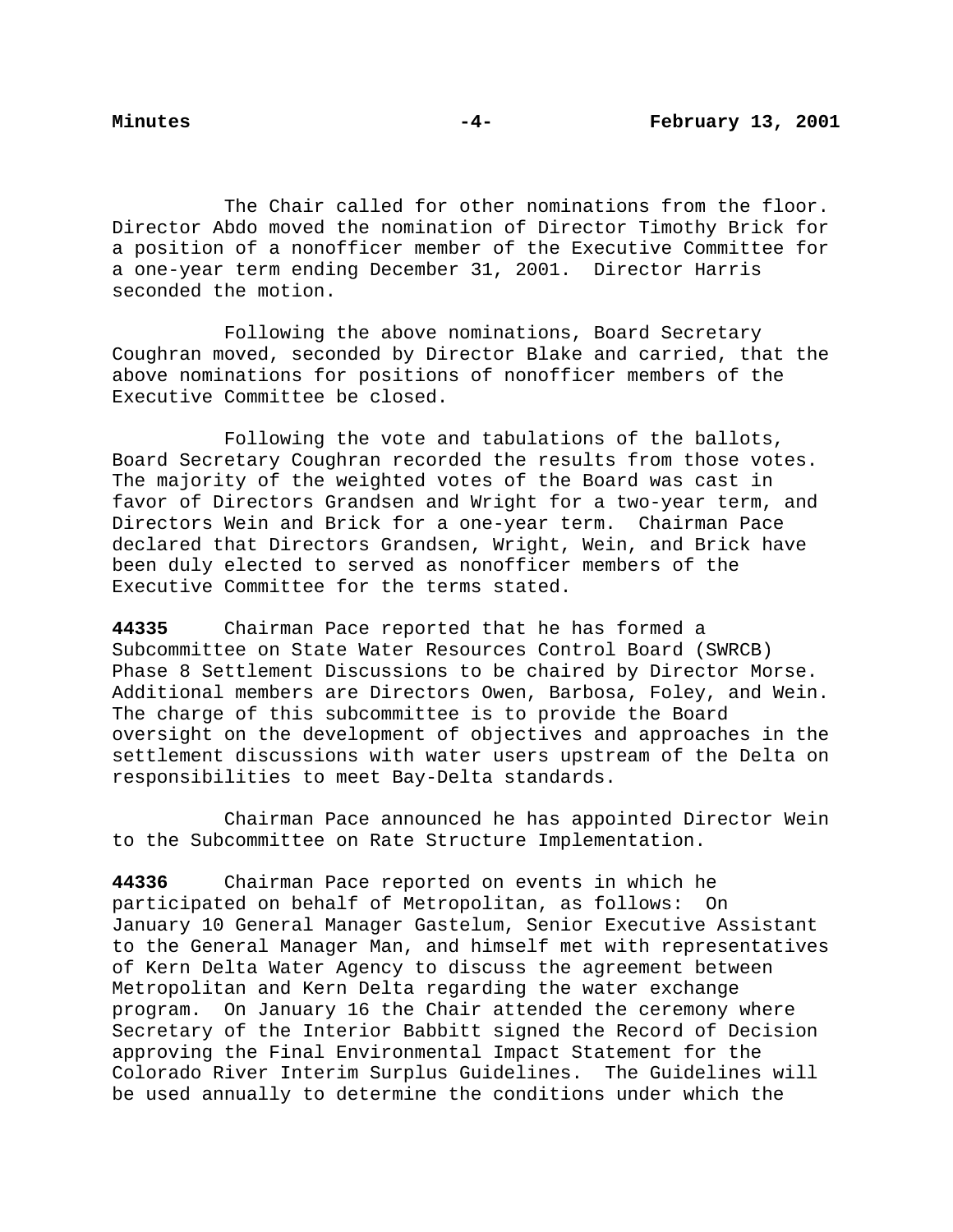Secretary would declare the availability of surplus water for use within the States of Arizona, California, and Nevada. The Guidelines were published in the Federal Register on January 25, 2001 and will become effective 30 days from that date. On February 2-4 the Chair hosted a Colorado River Inspection Trip with guests ranging from senior citizens, lawyers, city planners, and city commissioners. The trip of the Colorado River has continued to be one of the best visual tools that Metropolitan utilizes in educating the public.

**44337** Subcommittee on Rate Structure Implementation Chair Brick reported the subcommittee held its first meeting on January 30 where staff presented a work plan to address the review of the Integrated Resources Plan (IRP) and the implementation for the proposed rate structure. The review of the IRP included an evaluation of the resources and the cost of resources necessary to maintain a delivery capability of 2.1 million acre-feet (maf) and also the cost of additional resources to go above the 2.1 maf. The product of the work plan will be a "white" paper that will address the key implementation issues. These issues include the relationship between Tier 1 and Tier 2, both in amount and price, the allocation of the RTS charge and the appropriate use of taxes, implementing the growth charge and reviewing the rate structure impact on water management. The subcommittee had a thorough discussion of the IRP issues, as well as the "white" paper. The subcommittee directed staff to come back at the next meeting, now scheduled for February 27, and present an outline of what will be included in the "white" paper on the rate issues. Such issues to be addressed are preferential rights, allocation in the proposed structure and the quantity of Tier 1 and Tier 2 supplies. The subcommittee also stressed that the stakeholders and member agencies be fully involved in the process. Subcommittee Chair Brick announced the meeting of the subcommittee scheduled for today has been postponed to Tuesday, February 27, 2001 (subsequently changed to March 6, 2001).

**44338** General Manager Gastelum acknowledged the work of the staff who contributed to the success of Metropolitan's Colorado River program, which has led to the successful completion of the Key Terms for Quantification Settlement, California's Colorado River Water Use Plan, Interim Surplus Guidelines, and to the associated numerous environmental reviews on the various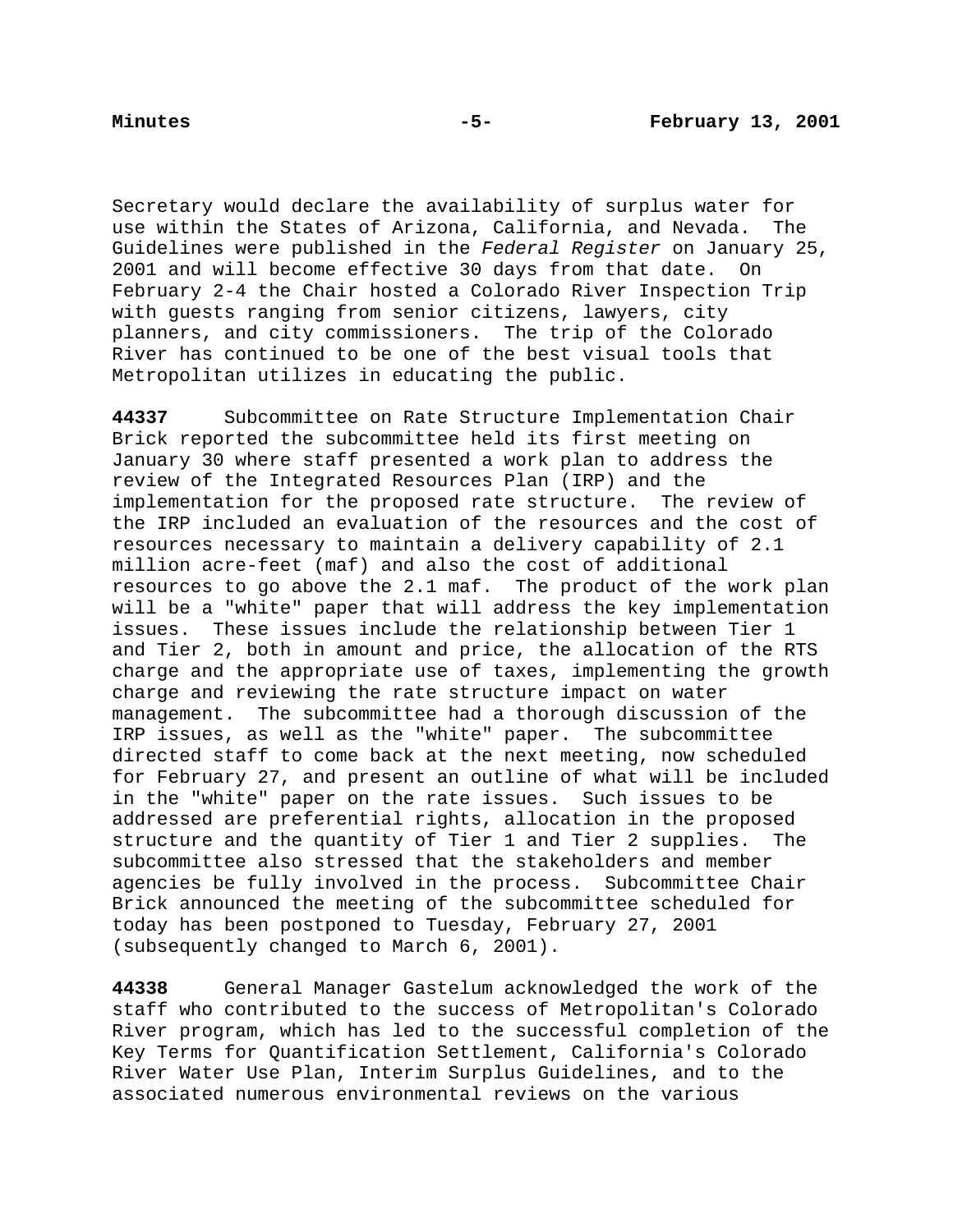Colorado River programs. Mr. Gastelum thanked the staff, as follows:

> Dennis Underwood Alicia Benbow Jennie Melendez Carole King Jan Matusak **Alyce Shigg** Kirk Dimmitt Gail Navlor Claude Finnell Carmen Yanez Harry Ruzgerian Brenda Fisher Karen Murphy **Laura Simonek** Fadi Kamand Martin Meisler John Scott Jeff Kightlinger Tom Ryan Marcia Scully Russ Ryan Lisa Anderson Jack Safely Susan Kuwaye Chuck Smith Norm Flette Kathy Kunysz **Mathy Kunysz** Joe Vanderhorst

Ken Ashford

Regarding the Colorado River, Bay-Delta and CALFED matters, and the summary of District activities, General Manager Gastelum referred to his monthly activity report for January, signed February 6, 2001, which was distributed earlier.

General Manager Gastelum reported that the committee selected by the Chair to meet with Cadiz and to complete the negotiations are still meeting, with several issues still to be resolved. Further meetings are planned and further reports will be given to the Board.

A video covering various functions of the Corporate Resources Group and the overall business plan was shown.

**44339** General Counsel Walston referred to his activity report dated January 31, 2001, which was distributed earlier. Mr. Walston reported that yesterday the Superior Court issued its decision in the case of Cargill v. Metropolitan, rejecting Metropolitan's position regarding the definition of temporary employees. The court held that the common law definition rather than the statutory definition applied, which means that temporary employees are entitled to CALPERS and other benefits. This is a case of first impression and one that will probably go on to the Appellate and the Supreme Courts. After a full review of the court decision, a more detailed report will be brought back to the Board next month.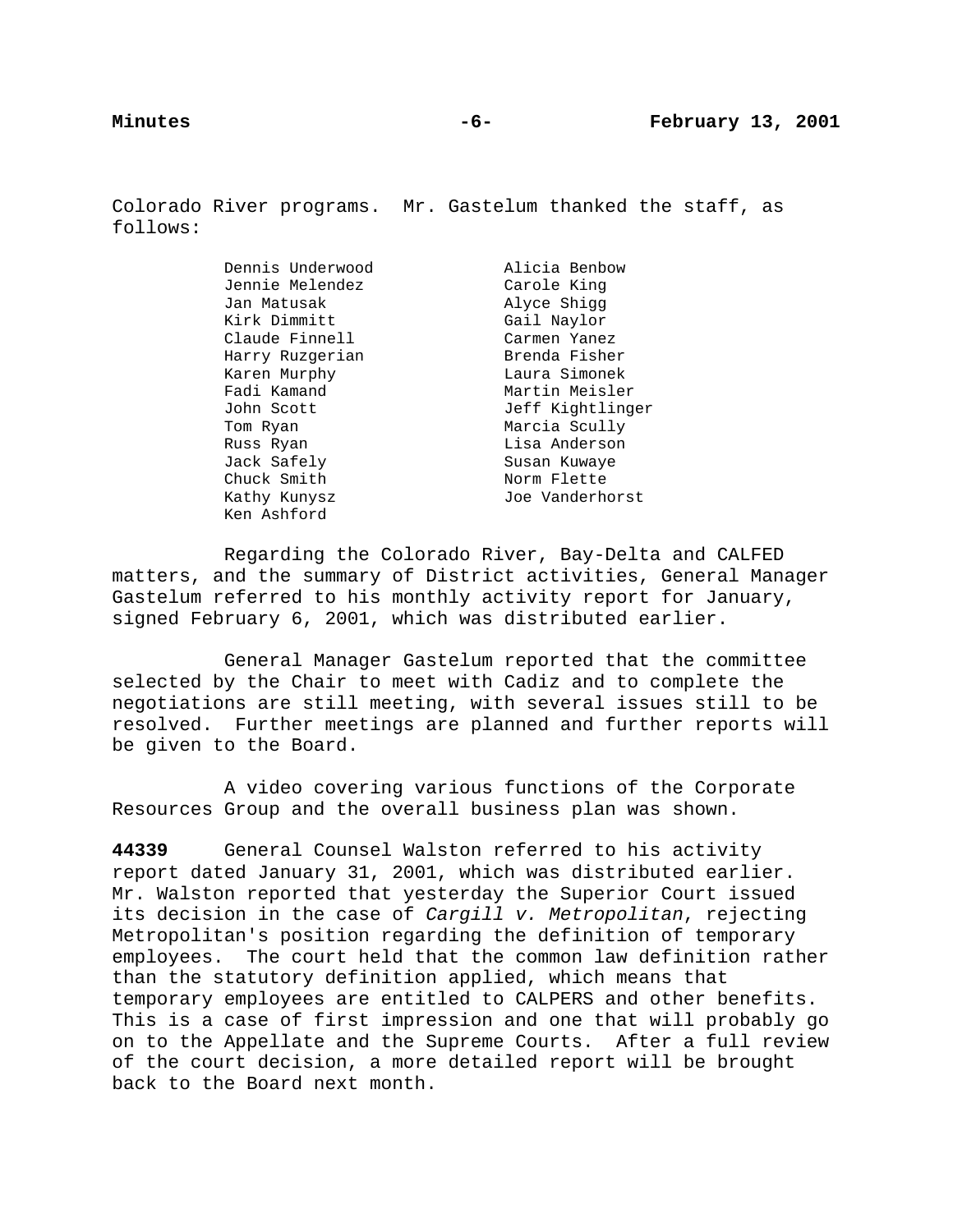In Planning and Conservation League, et al. v. California Department of Water Resources, et al. (the Monterey Amendment case), Metropolitan has now filed an answer to the complaint and is now fully participating in the case and will remain active from this point on.

In State Water Contractors v. Spear, the U.S. Fish and Wildlife Service was the defendant, and recently dismissed their appeal. The District Court held that the Fish and Wildlife Service's listing of the Sacramento splittail salmon as a threatened and endangered species was arbitrary and capricious and therefore was in doubt.

General Counsel Walston reported that the U.S. Supreme Court's decision in the Solid Waste Agency of Northern Cook County v. U.S. Army Corps of Engineers case was an extremely important decision. In that case, the U.S. Supreme Court held that the Corps of Engineers lacks jurisdiction to regulate wetlands and other ephemeral waters that are not connected to navigable waters. The Court held that the Clean Water Act does not extend to this kind of local ephemeral waters or wetlands. Mr. Walston reported that the regional director of the Army Corps of Engineers stated that the decision was a very significant one because it had the effect of removing about onehalf to one-fourth of the waters in California from the jurisdiction that was previously asserted by the Corps. Mr. Walston commented that this decision did not mean that the waters are unregulated because the California Department of Fish and Game will continue to maintain its jurisdiction and authority over those waters.

Regarding Colorado River matters, Mr. Walston reported that former Secretary of the Interior Babbitt signed the Record of Decision for the Final Environmental Impact Statement for the Interim Surplus Guidelines.

General Counsel Walston reported the California Coastal Commission withdrew its request to automatically review habitat conservation plans that are prepared under the Endangered Species Act. The Commission had previously submitted a request to the federal authorities asking for lateral authority to review all conservation plans, wherever located, which would affect Metropolitan's interests. Metropolitan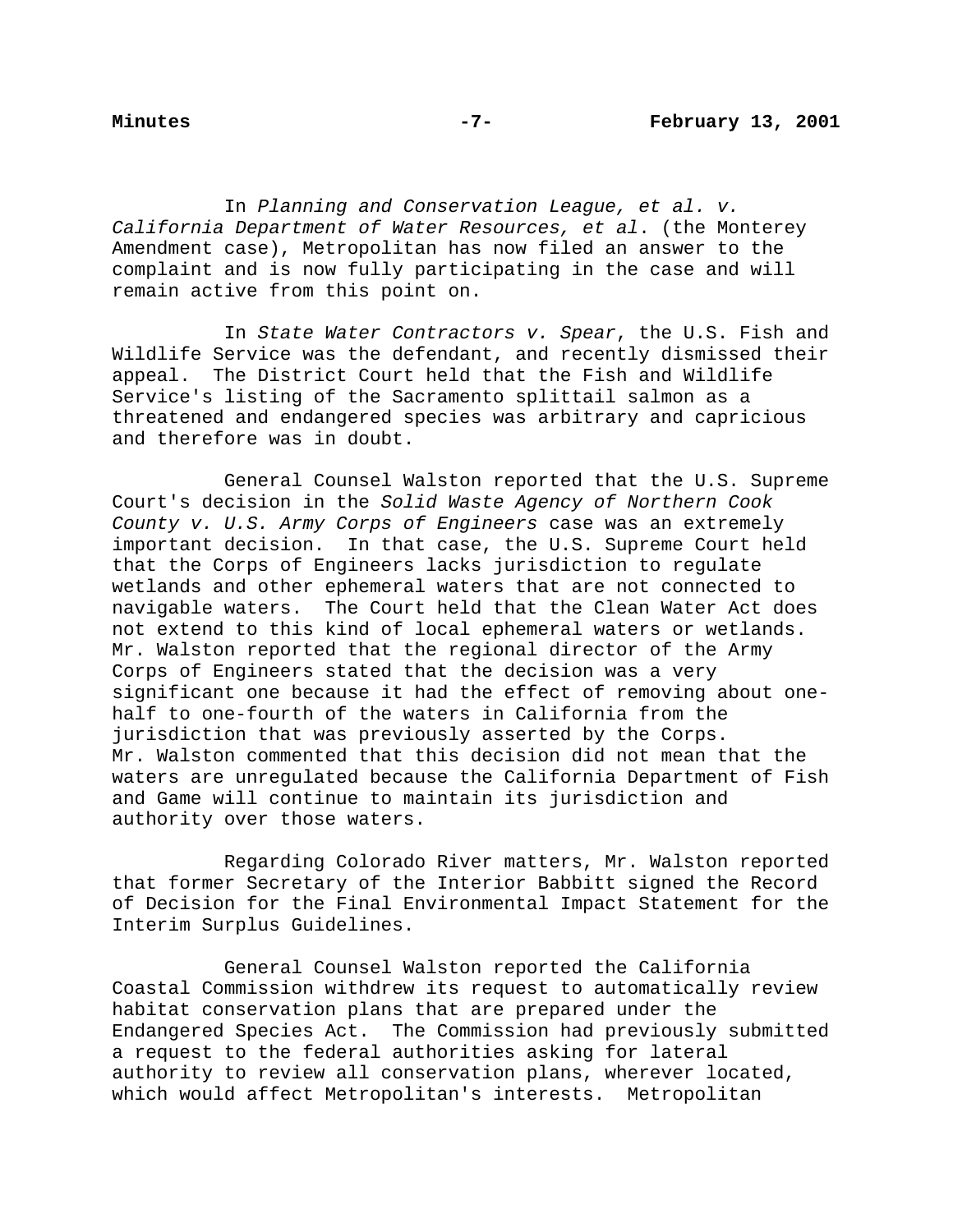requested of the Commission and both state and federal authorities that the Commission's request should not be treated as a routine matter but as an amendment, and should go through the regular public review and comment process. The issue is now moot since the Commission has withdrawn its request.

Board Secretary Coughran withdrew from the Meeting at  $2:05$  p.m.

**44340** The reports of the Standing Committees are as follows:

On behalf of the Executive Committee, Chairman Pace reported that the General Manager gave a follow-up report on his Business Plan, and Director Foley presented an update on activities of the Colorado River Board. At the Executive Committee the Chair presented a revised schedule of meetings, wherein the Executive Committee will now meet on the fourth Tuesday of each month to handle the business of the Board. The special- and sub- committees of the Board will also meet on the fourth Tuesday.

Director Krauel withdrew from the Meeting at 2:07 p.m.

Audit, Budget and Finance Committee Chairman Bannister reported the committee conducted a public hearing on the proposed water rates for fiscal year 2001-2002. The descriptions of the General Auditor's position, current and future audit assignments, and relationship of the Audit Committee were discussed. As currently written in the Administrative Code, the description for the General Auditor will remain. The committee recommended that the General Auditor include in his Audit Work Plan a description of the process to determine what assignments are to be undertaken, including additions and deletions from the current plan. The committee approved the Interim General Auditor's request to issue an RFP for external audit services for a three-year agreement beginning July 1, 2001. Committee Chairman Bannister reported that Agenda Item 9-2 was approved, and requested that it be added to the Consent Calendar.

Engineering, Operations and Real Property Committee Chairman Barbosa reported the committee approved Agenda Items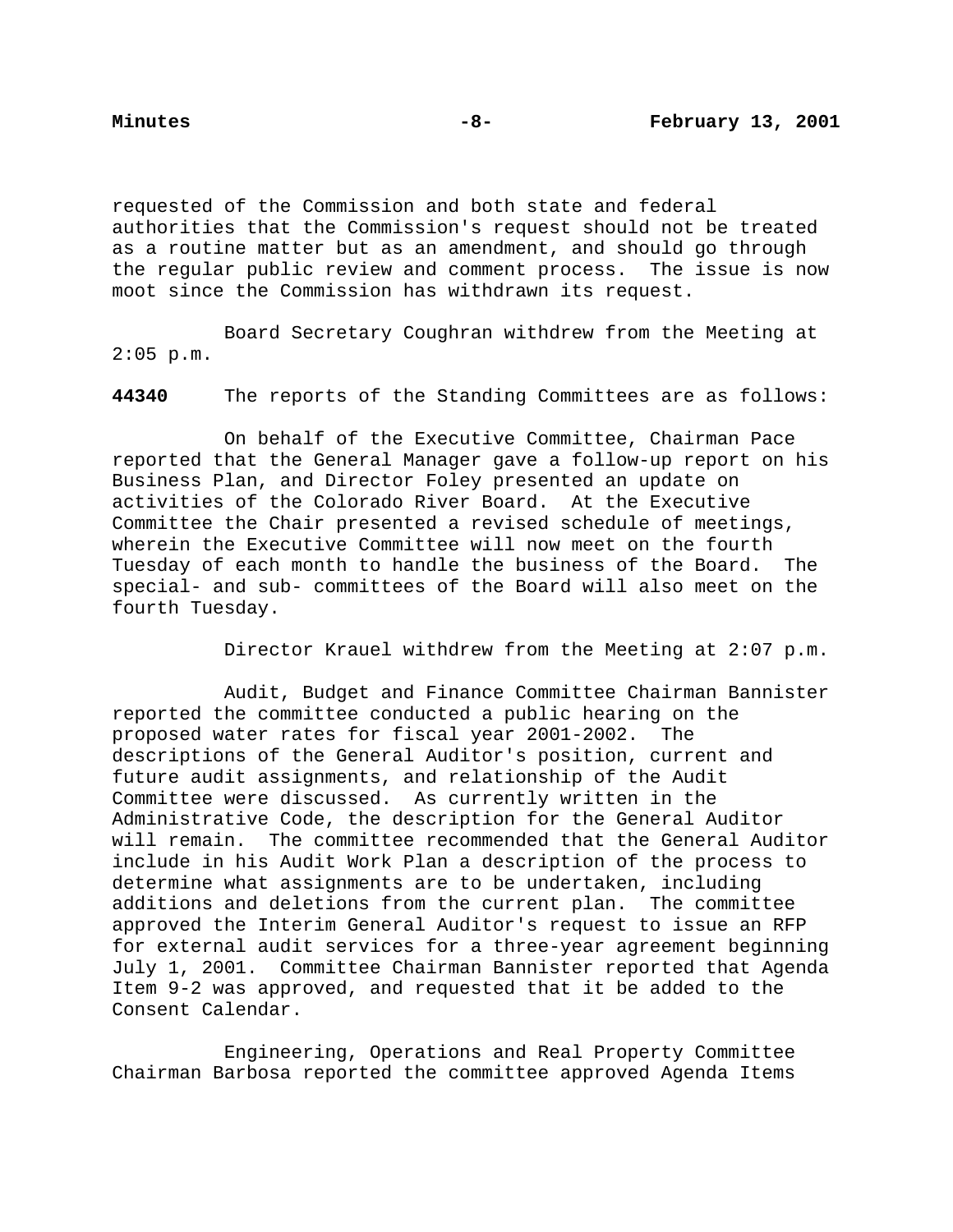$8-2$ ,  $8-3$ ,  $8-4$ , and  $9-1$ , and requested that Item  $9-1$  be added to the Consent Calendar.

Legal, Claims and Personnel Committee Chairman Morse reported the committee approved Agenda Items 8-1 and 9-3 through 9-8, and requested Items 9-3 through 9-8 be added to the Consent Calendar. (Agenda Item 9-7 was subsequently taken off the Consent Calendar).

Director Watton withdrew from the Meeting at 2:12 p.m.

Communications, Outreach and Legislation Committee Chair Hansen reported the committee discussed Metropolitan's efforts on how to reach out to the community, and previewed the latest "Straight from the Tap" video dealing with the issue of tap water vs. bottled water. Senior Legislative Representative Cole reported on the bills passed in Sacramento dealing with the power crisis and how Metropolitan will be affected by some of them. Senior Legislative Representative Hiltscher from Washington discussed the new rules of operation in the Senate and the new leadership in the House. He reported several bills have been introduced dealing with MTBE, including one from the Illinois delegation calling for the complete prohibition of MTBE. Mr. Hiltscher and ACWA's David Reynolds outlined the activities planned for Directors attending ACWA's conference in Washington, D.C. at the end of the month.

Water Planning, Quality and Resources Committee Chairman Owen reported that the committee approved Agenda Items 9-9, 9-12, 9-13, and 9-14, and requested that Items 9-9 and 9-14 be added to the Consent Calendar. The committee heard an oral update on dry-year transfers, and staff will return in March requesting action on this matter. An oral report on the Cadiz Groundwater Storage and Dry-Year Supply Program was also presented. (Agenda Item 9-14 was subsequently taken off the Consent Calendar).

Director Morris moved, seconded by Director Blake and carried, and the Board approved the Consent Calendar Items, **M.I. 44341** through **M.I. 44353**, as follows:

**44341** In accordance with the Employees Association/AFSCME Local 1902 negotiated labor agreement with Metropolitan and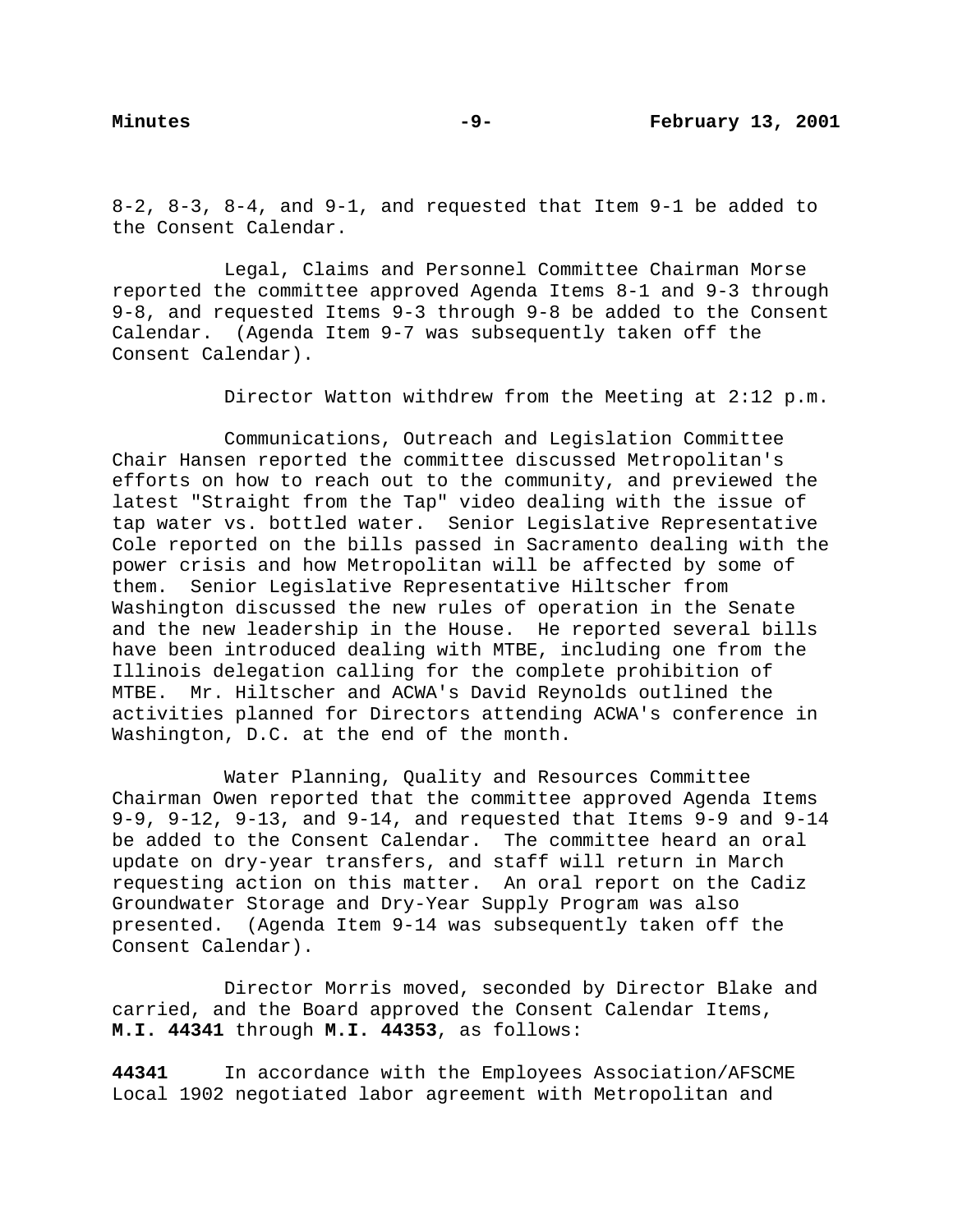Government Code Section 21574, the Board adopted the Resolution of Intent **(Resolution 8729)** to amend contract with the Public Employees' Retirement System (PERS) and agreement with PERS to pool 1959 Survivor Benefits assets and liabilities to increase to the Fourth Level of 1959 Survivor Benefits for all eligible employees, as set forth in the attachments to the letter signed by the General Manager on January 29, 2001, said Resolution entitled:

# **RESOLUTION OF INTENTION TO APPROVE AN AMENDMENT TO CONTRACT BETWEEN THE BOARD OF ADMINISTRATION CALIFORNIA PUBLIC EMPLOYEES' RETIREMENT SYSTEM AND THE BOARD OF DIRECTORS METROPOLITAN WATER DISTRICT OF SOUTHERN CALIFORNIA**

**44342** The Board (a) determined that amending Agreement No. AR4942 to increase the maximum amount of \$2.6 million to provide reimbursable services to Calleguas Municipal Water District does not constitute a project under the California Environmental Quality Act (CEQA) and is not subject to CEQA as provided under Section 15061(b)(3) and Section 15378(b)(4) of the State CEQA Guidelines; and (b) authorized the General Manager to amend Agreement No. AR4942 with Calleguas Municipal Water District to increase the maximum amount to \$2.6 million to provide reimbursable technical and program management services for the Calleguas/Metropolitan Groundwater Storage and Conjunctive-Use Program, as set forth in the letter signed by the General Manager on January 19, 2001.

Director Grandsen requested to be recorded as abstaining.

**44343** The Board (a) determined that the proposed action qualified for a Categorical Exemption as a Class 3 project pursuant to CEQA and State CEQA Guidelines; (b) increased Appropriation No. 15282 by \$210,000 to a total of \$3,129,000 (No. 3) from the Pay-As-You-Go Fund; and (c) authorized staff to perform all work necessary to construct a "passive" microwave relay station on Bachelor Mountain, make related modifications at plants in the area, transfer the project from the Inland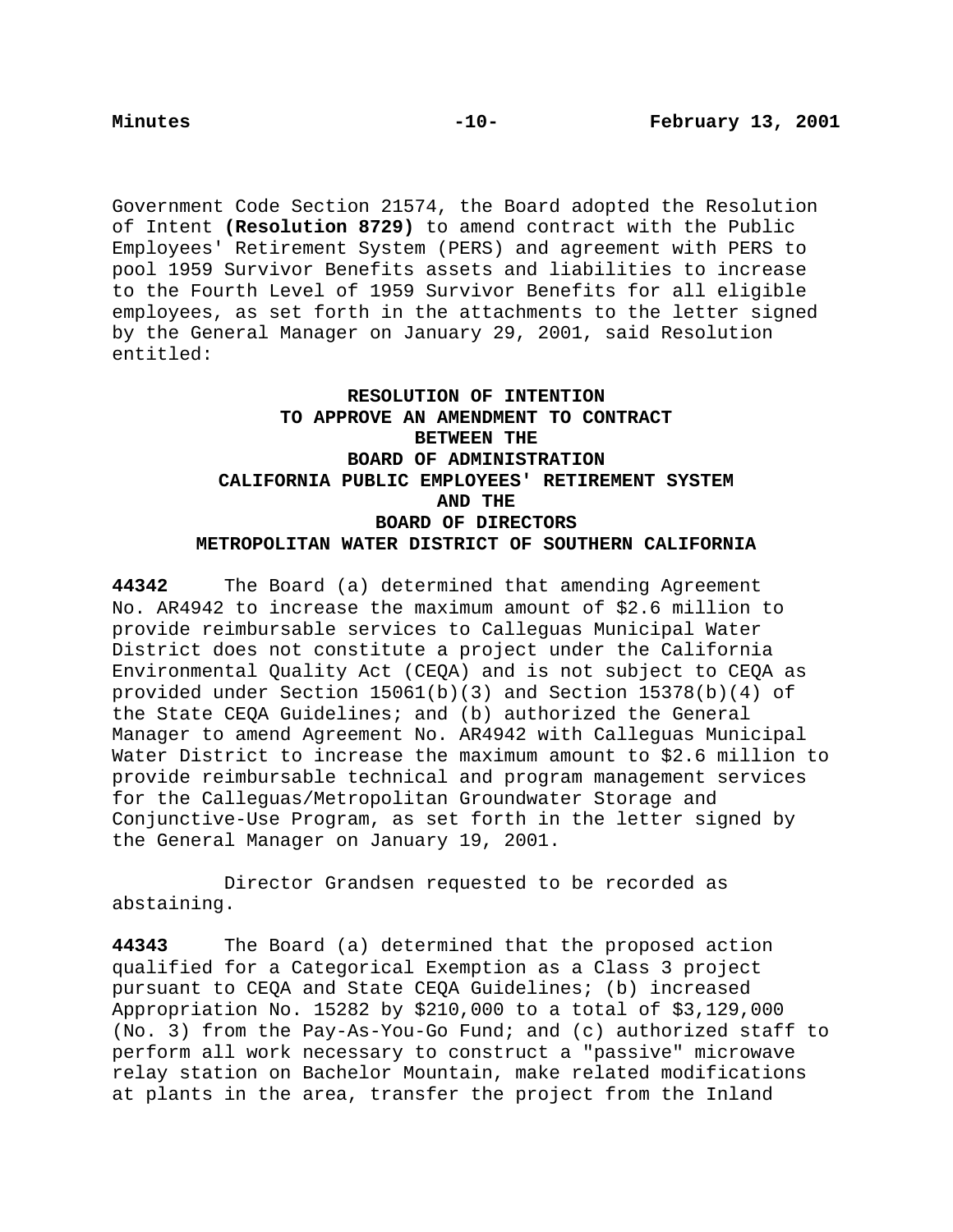Feeder program to the Digital Microwave program, and prepare a preliminary scoping study for Phase II of the Digital Microwave program, as set forth in the letter signed by the General Manager on January 29, 2001. This option provides more reliable telecommunications to the Wadsworth pumping plant and Skinner filtration plant, reduces the program estimate to provide microwave services by approximately \$1.l1 million, reduces the ongoing cost of leased lines by about \$4,100 per month, and significantly reduces environmental impacts.

**44344** The Board authorized (a) an increase of \$700,000 to a total of \$2.184 million in Appropriation No. 15351, No. 2, from the Pay-As-You-Go Fund; (b) combining the Oracle financial applications upgrade into the Enterprise Server Replacement project; and (c) staff to perform all work necessary to upgrade the Oracle financial applications in addition to the previously authorized work for the enterprise server replacement, as set forth in the letter signed by the General Manager on January 19, 2001. This option expedites project completion, reduces the cost of consulting services, eliminates some of the originally envisioned application migrations, and saves approximately \$300,000.

**44345** The Board (a) granted conditional approval, as defined in the Metropolitan Water District Administrative Code Section 3100(b), for Pacific Century Homes Arboretum Annexation concurrently to Eastern Municipal Water District and Metropolitan, conditioned upon receipt in full of annexation charge payment of \$140,874.20 to Metropolitan if subject annexation is completed by December 31, 2001, or if completed after said date, at the then current annexation charge rate; (b) approved Eastern's proposed Pacific Century Homes Arboretum Annexation Plan for Implementing Water Use Efficiency Guidelines; and (c) adopted the resolution of intention **(Resolution 8730)** to impose water standby charges within the proposed annexation territory, substantially in the form attached to the letter signed by the General Manager on January 29, 2001, said Resolution entitled:

**RESOLUTION OF THE BOARD OF DIRECTORS OF THE METROPOLITAN WATER DISTRICT OF SOUTHERN CALIFORNIA GIVING NOTICE OF INTENTION TO IMPOSE WATER STANDBY CHARGES CONTINGENT UPON ANNEXATION**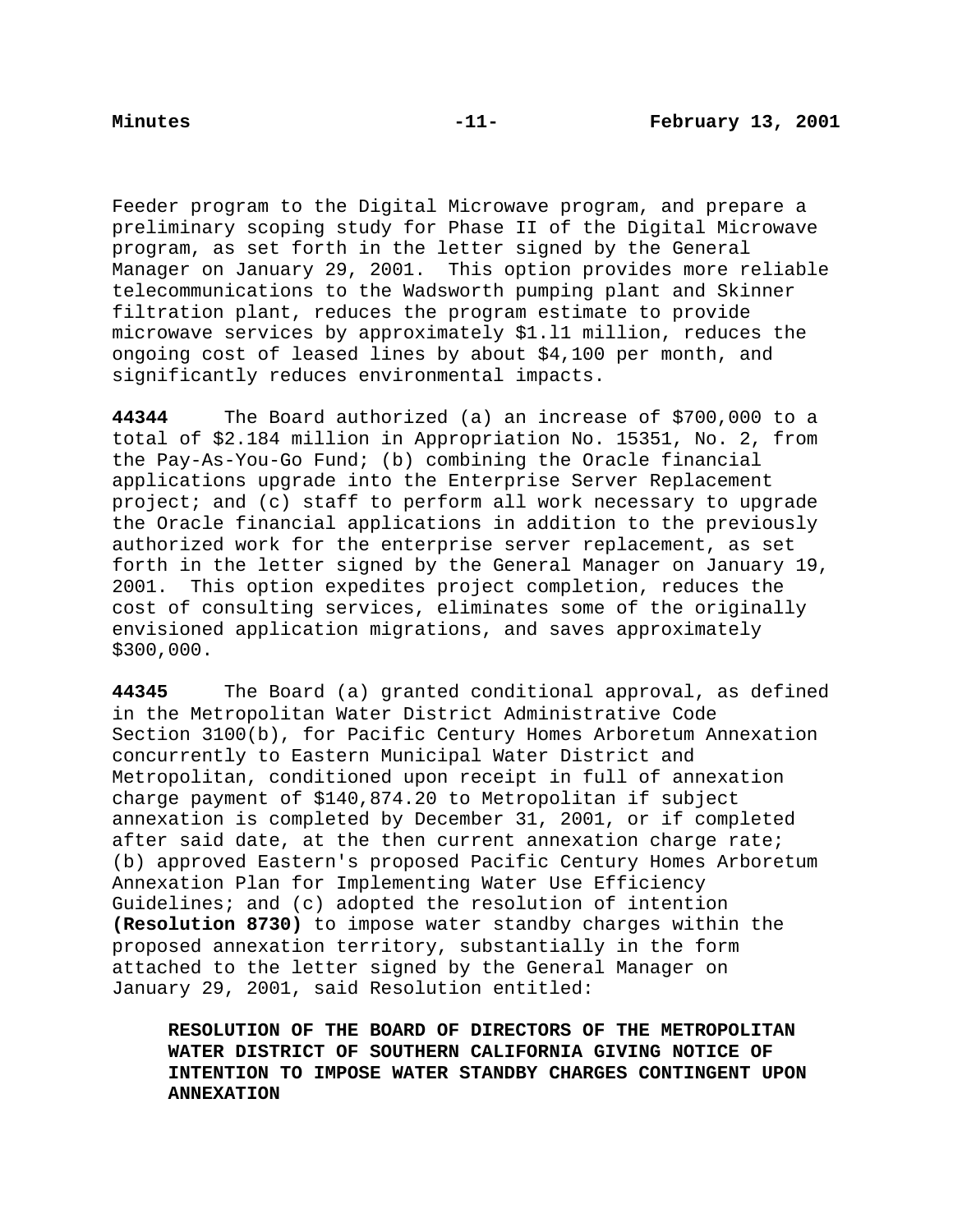**44346** Regarding the Diemer Plants Improvement Program, the Board:

(a) Certified that (i) it has reviewed and considered the information presented in the Diemer Improvements Program Final Environmental Impact Report (FEIR), (ii) the FEIR has been completed in compliance with CEQA, and adopted the Findings of Fact and Statement of Overriding Considerations and the Mitigation Monitoring and Reporting Program;

(b) Approved the Robert B. Diemer Filtration Plant Improvements Program; and

(c) Appropriated \$4.265 million, and authorized the General Manager to have all work performed and delegated to the General Manager the authority to award contracts for five Capital Investment Plan projects as described in the letter signed by the General Manager on January 25, 2001:

- Design, procurement of equipment, and installation of seismic retrofit of the Finished Water Reservoir at the Diemer plant--\$915,000 (Appropriation No. 15362, Construction Funds).
- Design and construction of Phase 1 solids handling and water reclamation facilities at the Diemer plant--\$1.995 million (Appropriation No. 15363, Construction Funds).
- Conceptual design and preliminary engineering for the Sedimentation Basin 8 Spillway at the Diemer plant--\$430,000 (Appropriation No. 15331, No. 2, Construction Funds).
- Design and construction of relocation of the main entrance facilities at the Diemer plant--\$775,000 (Appropriation No. 15227, No. 4, Construction Funds). The Board determined that pursuant to CEQA, the proposed action qualified for a Categorical Exemption (Class 1, Section 15301 of the State CEQA Guidelines).
- Design and construction of replacement of the north side storm drain at the Diemer plant--\$150,000 (Appropriation No. 15355, No. 3, Pay-As-You-Go Fund). The Board determined that pursuant to CEQA,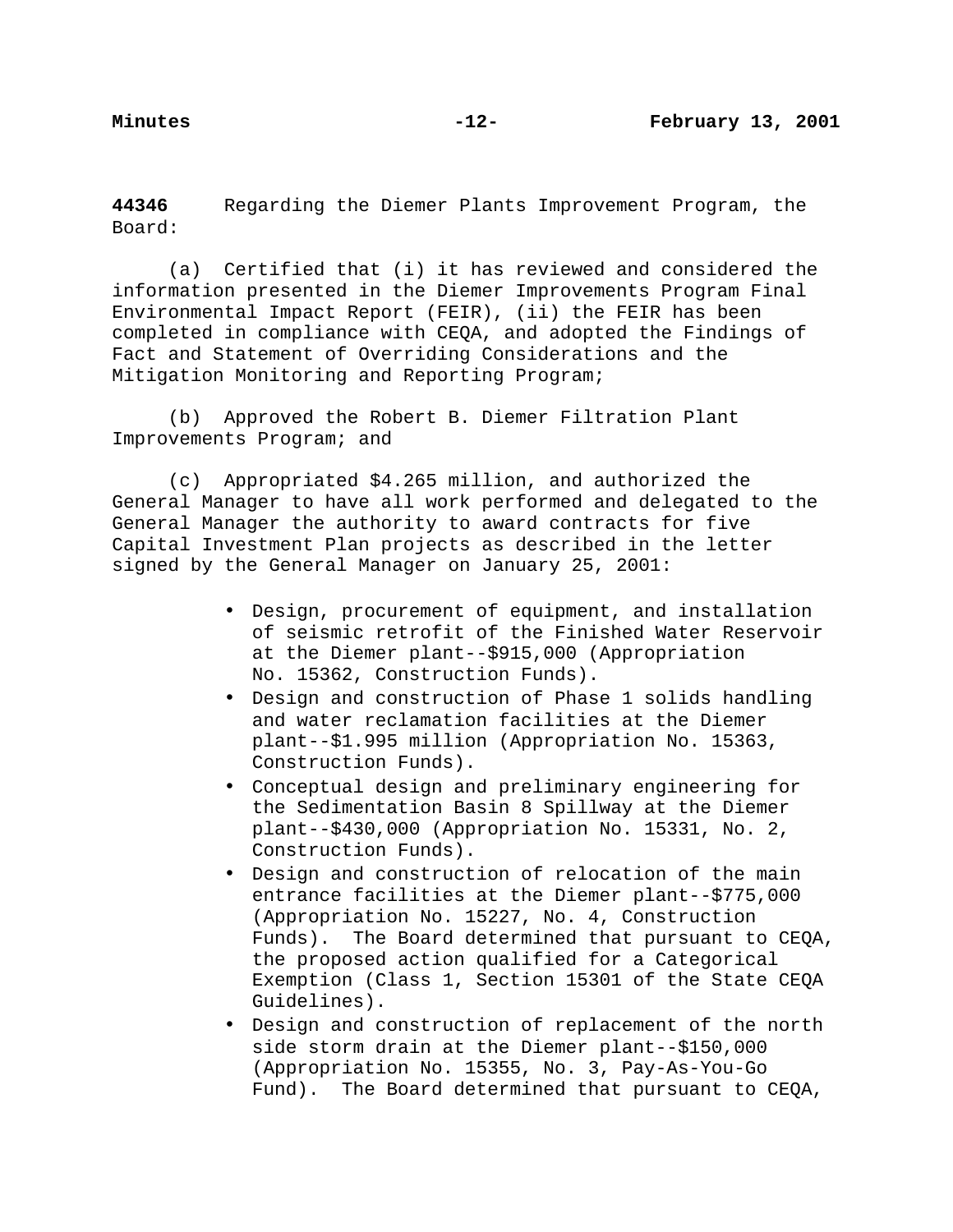the proposed action qualified for a Categorical Exemption (Class 1, Section 15301 of the State CEQA Guidelines).

**44347** The Board (a) determined that the selection of an underwriting team as recommended in the letter signed by the General Manager on January 29, 2001, is not subject to the California Environmental Quality Act (CEQA) since it constitutes the creation of government funding mechanisms or other government fiscal activities which do not involve the commitment to any specific project which may result in a potentially significant impact on the environment (State CEQA Guidelines Section  $15378(b)(4)$ ; and (b) approved selection of the underwriting team for services associated with the future issuance of Metropolitan debt.

**44348** Authorized the General Manager to exercise discretion under Administrative Code Section 6101(k) and (l) to enter into an agreement with the Supervisors' Association to approve a five-year Memorandum of Understanding with the Supervisors' Association from March 4, 2001 to December 31, 2005, as set forth in the letter signed by the General Manager on February 9, 2001.

**44349** Authorized amending Agreement No. 19111 with Geoscience Support Services to increase the maximum amount payable for services in Metropolitan Water District v. Hartford, U.S.D.C. Case Nos. CV 00-4040 GHK and CV 00-10536-GHK (Mcx), as set forth in the confidential letter signed by the General Counsel on January 29, 2001.

**44350** Authorized amendment of contract for legal services with the Law Offices of Charles s. LiMandri in Metropolitan Water District v. Hartford Financial Services Group, et al., U.S.D.C. Case No. CV 00-4040-GHK (Mcx), as set forth in the revised confidential letter signed by the General Counsel on February 8, 2001.

**44351** Authorized settlement in action entitled Metropolitan Water District v. Hartford Fire Insurance Company, U.S.D.C. Case No. CV 99-03825-GHK (Mcx), as set forth in the confidential letter signed by the General Counsel on January 29, 2001.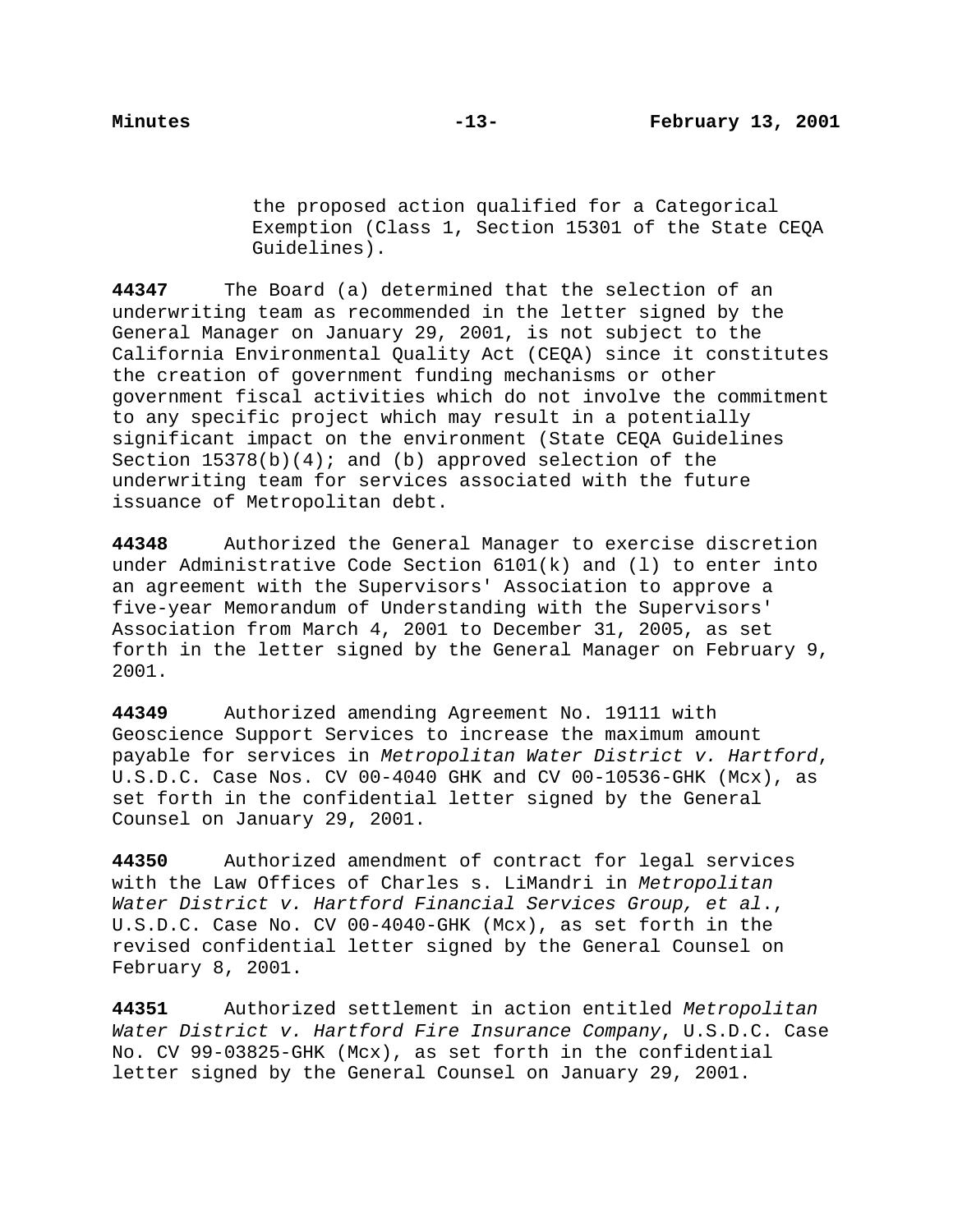**44352** Approved (a) settlement in the matter of Metropolitan Water District v. EOP-Two California Plaza, LLC, Los Angeles Superior Court Case No. BC200673; and (b) amendment of agreements with Bergman, Wedner & Dacey, Inc. and Fox, Siegler & Spillane, LLP, as set forth in the confidential letter signed by the General Counsel on February 1, 2001.

**44353** Authorized (1) increase in Appropriation No. 15324, No. 3, from \$2.3 million to \$2.515 million, from the General Fund; (2) increase in maximum amount payable with P&D Consultants; and (3) amendment of cost sharing agreement with the Bureau of Land Management for the Cadiz Groundwater Storage and Dry-Year Supply Program, as set forth in the letter signed by the General Manager on January 29, 2001. Increases are needed to complete environmental and financial work required to finalize information and documents to support the EIR and Board discretionary decisions on this project.

Directors Blake and Harris requested to be recorded as voting no.

**44354** The Chair reported that no action was taken by the committee on the litigation titled San Diego County Water Authority v. Metropolitan Water District, et al., San Diego Superior Court Case No. GIC 761526.

Board Secretary Coughran returned to the Meeting at 2:28 p.m.

**44355** Regarding the Hi-Voltage Wire Works, Inc. v. City of San Jose case, General Counsel Walston reported that the California Supreme Court issued a decision involving Proposition 209. The Court held that the San Jose outreach program violated Proposition 209 and therefore was unconstitutional. Mr. Walston stated that the Court's decision might create some potential problems with respect to Metropolitan's contracting policies that are now in force. The recommendations brought to the committee and Board ask that the General Counsel and the General Manager be directed to return to the Legal, Claims and Personnel Committee with specific recommendations on a business outreach program that complies with the California Supreme Court's decision. Also, the General Counsel be directed to review Metropolitan's current and future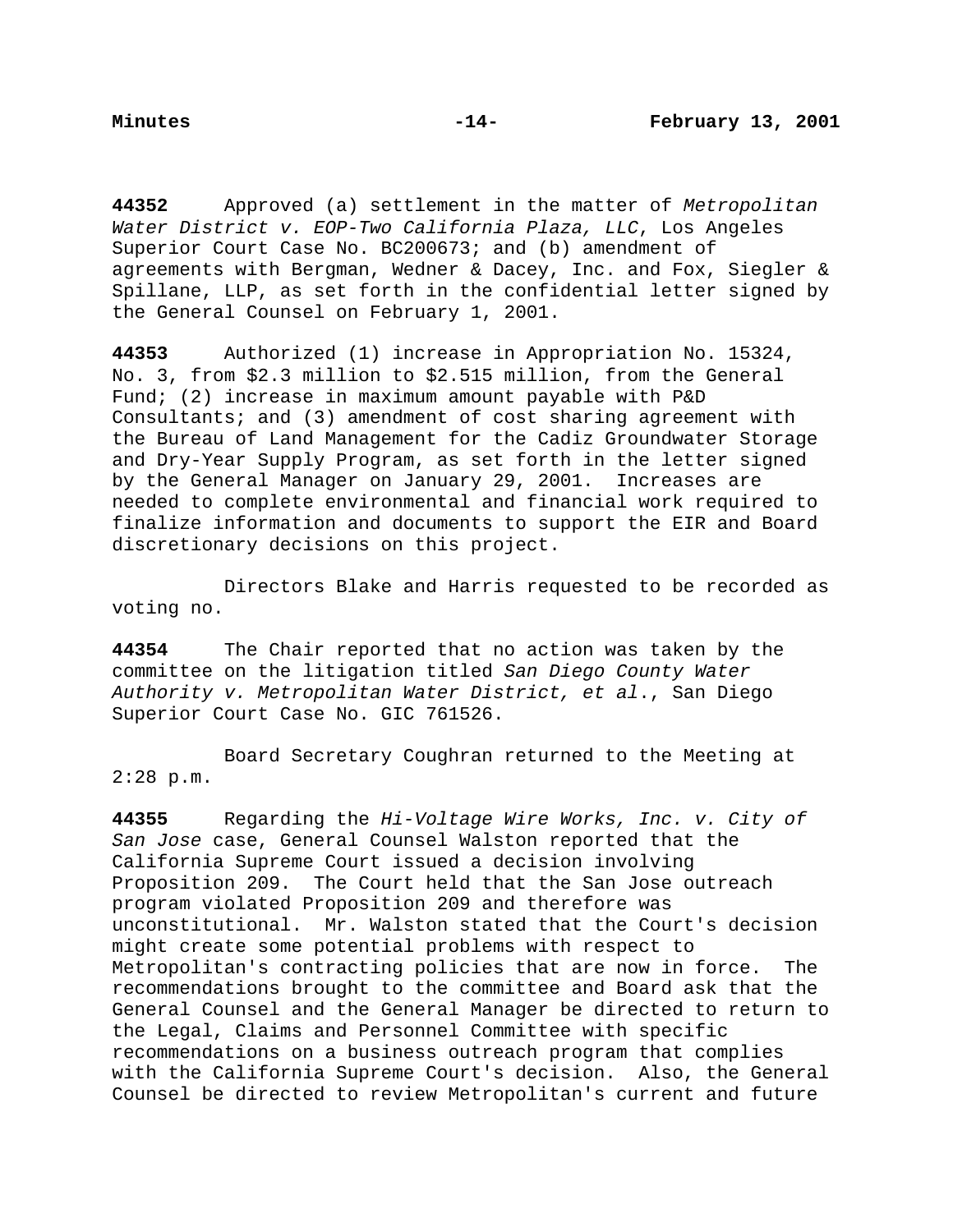contracts and make such adjustments as are necessary to fully comply with the Court's decision. The committee unanimously approved these recommendations.

General Manager Gastelum reported that at the committee meeting considerable discussion took place regarding other programs that the General Manager can bring forth, particularly programs that would address small businesses and regional businesses. While they are not directly related to the Hi-Voltage case, the General Manager felt it would be the appropriate time to bring forward these programs and will bring forth a proposal at the March meeting to address those particular programs.

Following further discussion, Legal, Claims and Personnel Committee Chairman Morse moved, seconded by Director Herman and carried, approving the recommendations set forth in the confidential letter signed by the General Counsel on January 29, 2001.

Director Castro requested to be recorded as voting no.

**44356** Water Planning, Quality and Resources Committee Chairman Owen moved, seconded by Director Morris and carried, and the Board (a) determined that the proposed action is not subject to CEQA pursuant to Section 15061(b)(3) of the State CEQA Guidelines; and (b) approved the recommended draft desalination policy principles as set forth in Attachment 2 to the letter signed by the General Manager on January 29, 2001.

Director Bannister withdrew from the Meeting at 2:33 p.m.

**44357** Water Planning, Quality and Resources Committee Chairman Owen moved that the Board (a) determine that establishing a water quality policy is not defined as a project under the California Environmental Quality Act (CEQA) (State CEQA Guidelines, Section 15378(b)(5); and (b) adopt a water quality policy governing the introduction of new water sources into treated and untreated conveyance facilities, and authorize the General Manager to implement the policy, as set forth in the letter signed by the General Manager on January 29, 2001.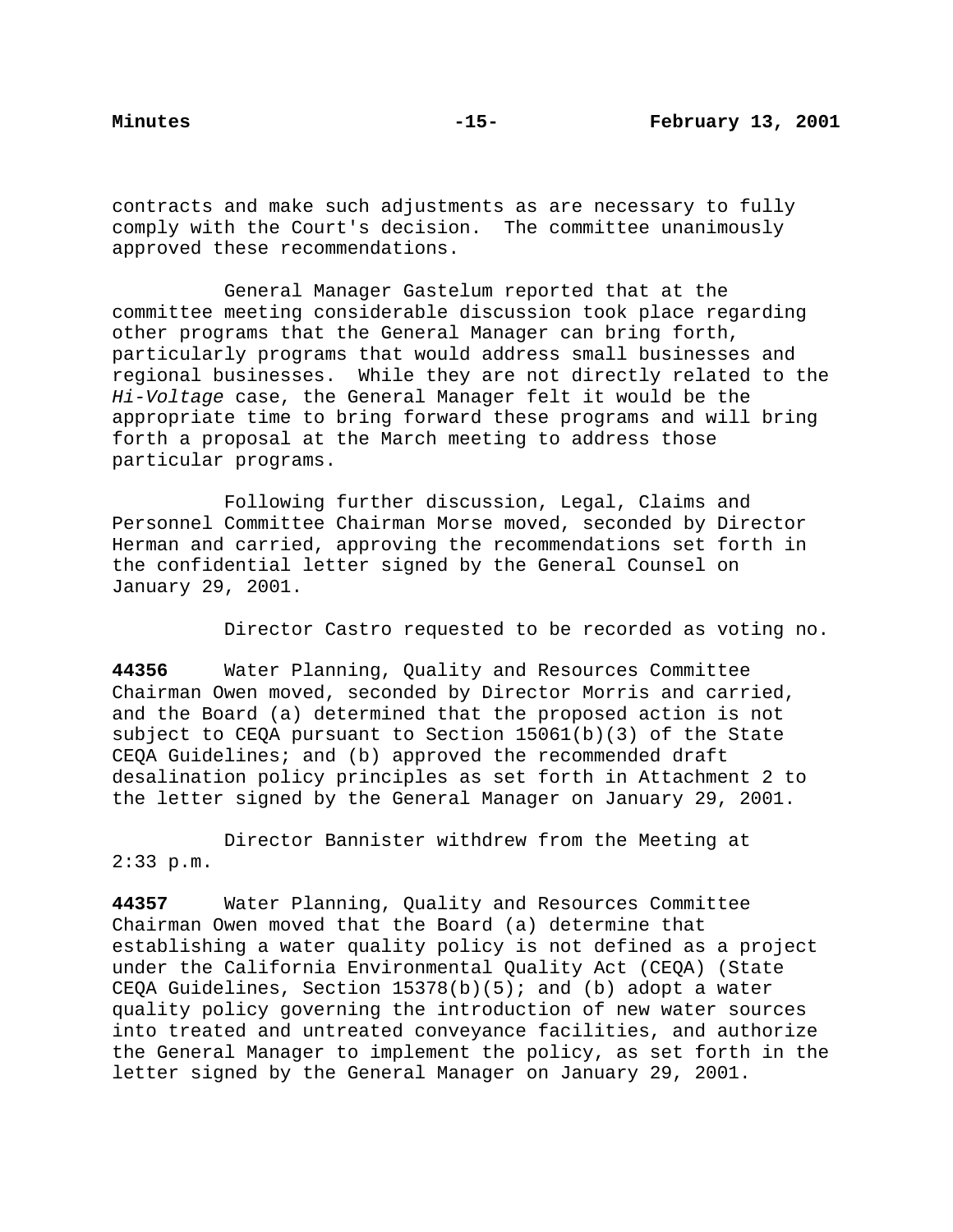Director Morris then moved a substitute motion that the Board (a) determine that establishing a water quality policy is not defined as a project under the California Environmental Quality Act (CEQA) (State CEQA Guidelines, Section 15378(b)(5); and (b) approve in concept the water quality policy governing the introduction of new water sources into treated and untreated conveyance facilities, and direct the General Manager to communicate the concept to the Department of Water Resources, and further to return in 30 days with additional detail on ambient quality. The motion was seconded by Director Stanton and carried.

Director Bannister returned to the Meeting at  $2:36$  p.m.

**44358** Water Planning, Quality and Resources Committee Chairman Owen moved, seconded by Director Blake, that the Board (a) determine that the proposed action of delegation of authority to the General Manager is not subject to CEQA pursuant to State CEQA Guidelines, Section 15061(b)(3); (b) authorize the General Manager to negotiate and enter into agreements, in a form approved by the General Counsel, to purchase up to 150,000 acre-feet of supplemental State Water Project water supplies subject to compliance with all legal requirements; and (c) authorize the General Manager to transfer up to \$22.5 million from the Revenue Remainder Fund to the Water Transfer Fund, as set forth in the letter signed by the General Manager on January 29, 2001.

The Chair called for the motion, which carried.

**44359** The following communications were submitted to the Board for information:

- a. Status report for the Diamond Valley Lake Project for the month ending December 2000, signed by the General Manager on January 29, 2001.
- b. Status report for the Inland Feeder Project for the month ending December 2000, signed by the General Manager on January 29, 2001.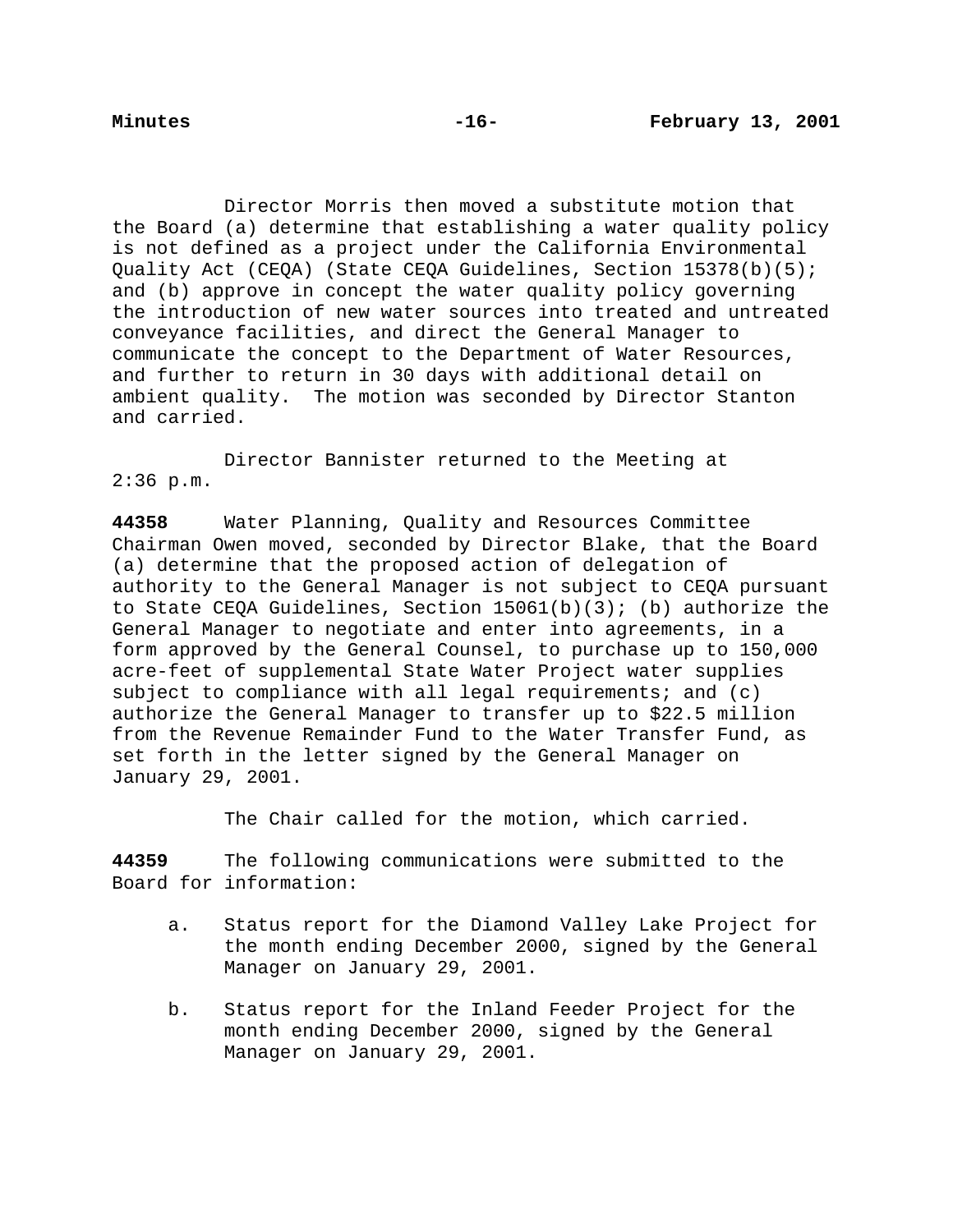- c. Letter of the General Manager signed on January 29, 2001, reporting on Colorado River Interim Surplus Guidelines Overview.
- d. Letter of the General Manager signed on January 29, 2001 reporting on Proposed Reservoir or Reservoirs near the All-American Canal.

**44360** Chairman Pace reported at the Museum Feasibility Committee meeting, Director Herman presented a museum visioning exercise to the committee members for the museum development and asked each member to prioritize the rating and return it for further consideration. There was a discussion on the museum mission statement with comments to be incorporated into the draft that Director Mylne proposed. Director Wein presented three conceptual sketches of the museum, which also incorporated the museum proposed by the Western Center Community Foundation. Howard Rosenthal of the Western Center Community Foundation gave the committee an update on its ongoing preparation for the Center's museum and the search for an executive director. Dr. R. E. Taylor from the University of California at Riverside presented three models of the Center's proposed museum that were designed by architectural students. The committee discussed the concept of a museum foundation, with past Board Chair Ibbetson assisting in the initial phase of its formation. Allen Preston, manager from the Desert Branch, commented on the "mini" museum he has at Gene Village, which will be moving to a larger area at Gene. Allen will be assisting the Directors with the plans for the proposed museum at Diamond Valley Lake. A field trip to the proposed museum site at Diamond Valley Lake will take place some time next month.

Subcommittee on Rules and Ethics Vice Chairman Battey reported the subcommittee received an update from the ethics consultant, Betty Ann Downing, on the classes offered on completing the "Statement of Economic Interests" Form 700. Assistance on financial disclosure reporting will also be offered individually to accommodate Directors as requested. A report was also given on the proposed official Office of Ethics policy and procedure guide. Individual items will be presented to the Board for their approval. The approved items will then become an official guideline.